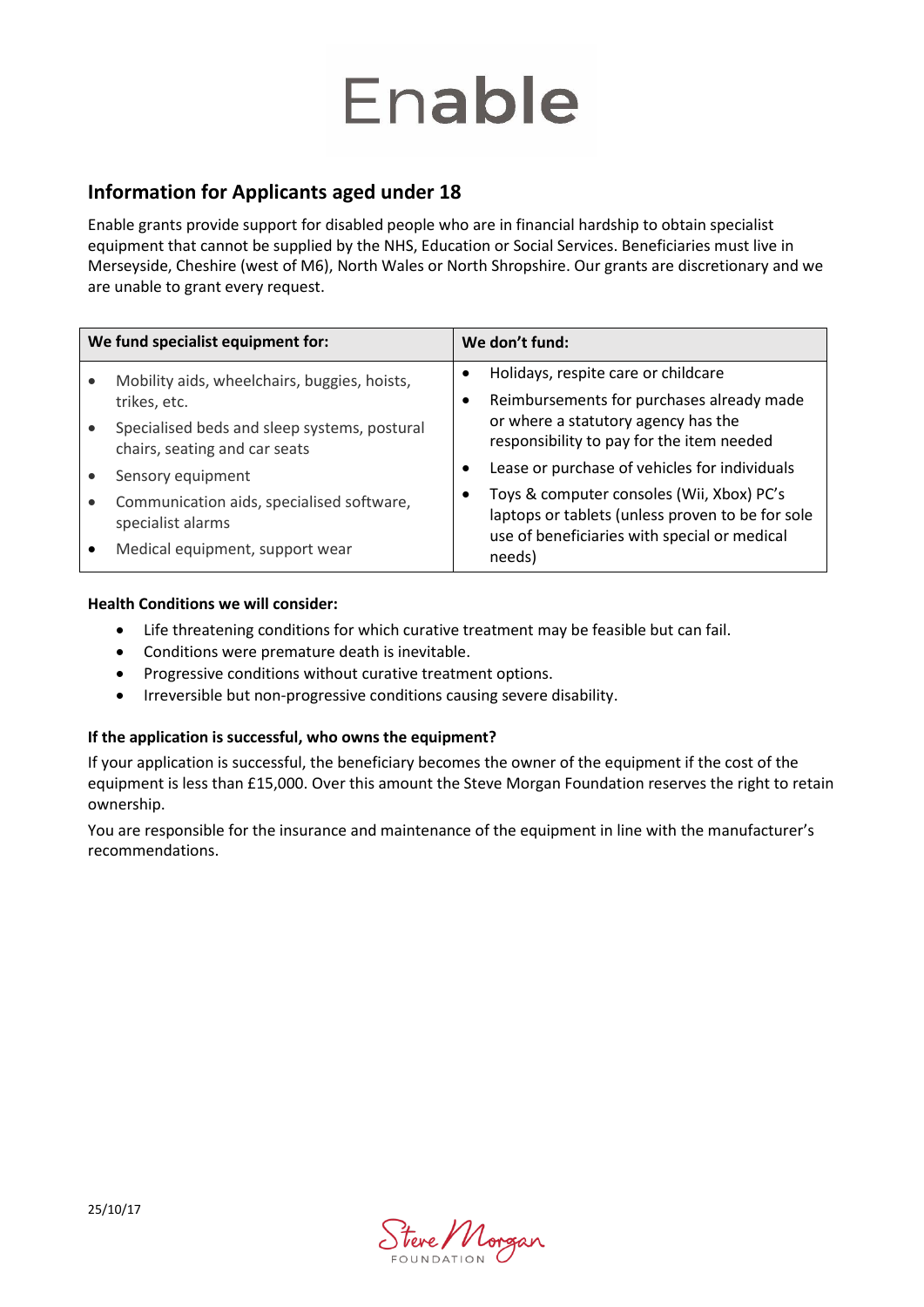## Enable

## **Application for Funding - aged under 18.**

#### **Essential Criteria:**

- Beneficiary lives in Merseyside, North Wales, Cheshire (west of M6) or North Shropshire.
- Is a UK citizen or has legal right to live in the UK and recourse to public funds.
- The equipment is for the sole use of the beneficiary in their main residence.

| Who is this grant for?           |                |  |  |  |
|----------------------------------|----------------|--|--|--|
| Name:                            | Date of Birth: |  |  |  |
| Main address including postcode: |                |  |  |  |
|                                  |                |  |  |  |
|                                  |                |  |  |  |
|                                  |                |  |  |  |
|                                  |                |  |  |  |
| Names of any siblings and their  |                |  |  |  |
| agesi                            |                |  |  |  |

| Your contact details         |
|------------------------------|
| Your name:                   |
| Relationship to beneficiary: |
| Address including postcode:  |
|                              |
|                              |
|                              |
| Contact telephone number(s): |
| Email address:               |

| Living and care arrangements                                   |     |                      |  |
|----------------------------------------------------------------|-----|----------------------|--|
| Does the child/young person live at home on a full-time basis? | Yes | (please tick)<br>No. |  |
| If no, please give details:                                    |     |                      |  |
| Is the child subject to a Local Authority care order?          | Yes | (please tick)<br>Νo  |  |
| If yes, please give details:                                   |     |                      |  |
| Name of the main carer:                                        |     |                      |  |
| Relationship to child/young person:                            |     |                      |  |
| Address including postcode if different from beneficiary:      |     |                      |  |
|                                                                |     |                      |  |
|                                                                |     |                      |  |
|                                                                |     |                      |  |

Stere Morgan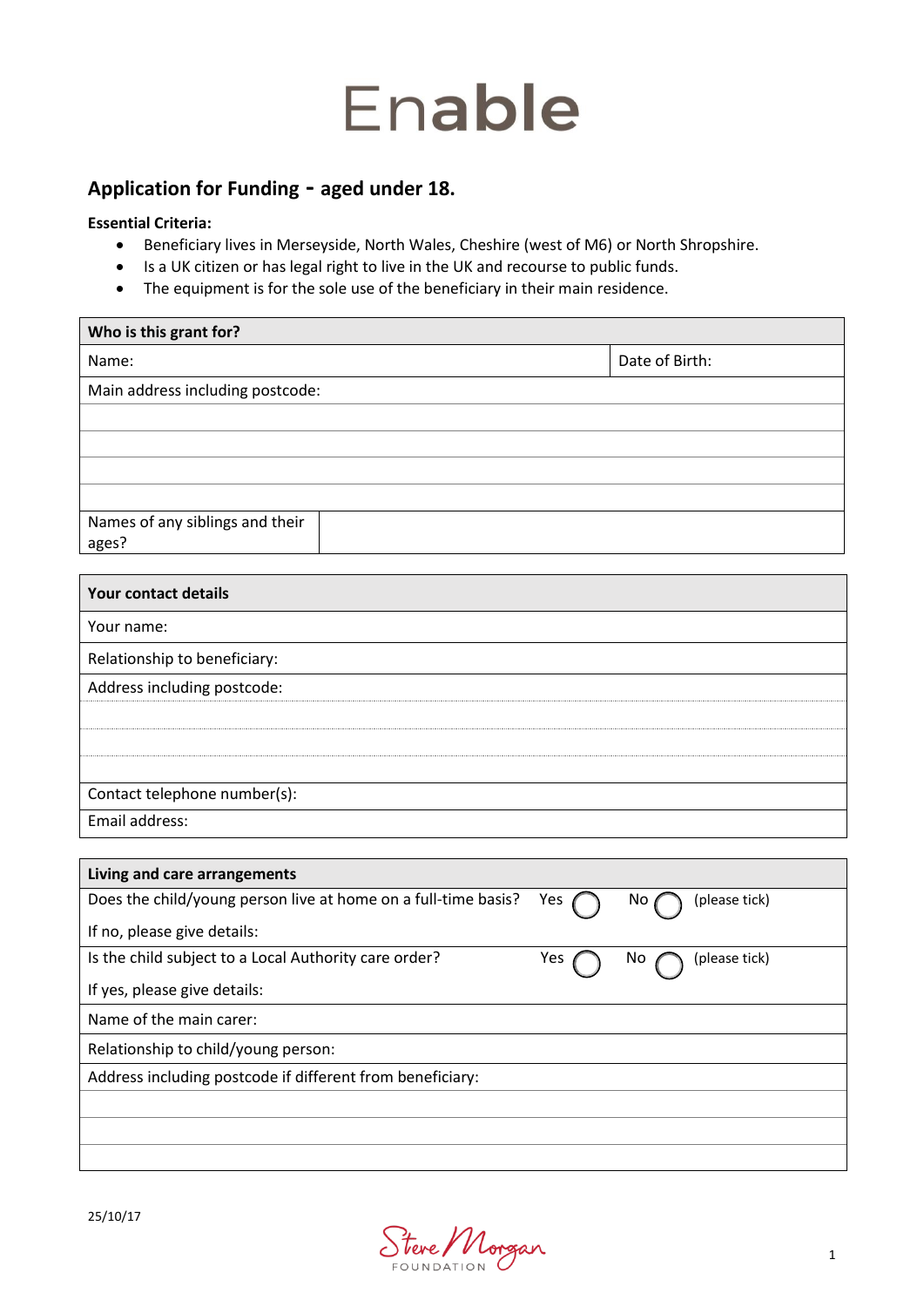#### **Medical condition / diagnosis of beneficiary**

Please tell us about the medical condition or diagnosis if known:

**Equipment** 

What equipment are you applying for?

How would this equipment help to improve wellbeing or assist with the medical condition of the child / young person?

Have you checked that it is suitable for their needs? Yes  $\bigcap$  No

Have you checked that it will work/fit in your car/home/workplace/school, etc? Yes  $\bigcap$  No

Cost of equipment: £ Please attach a copy of the quotes from two different suppliers

How much are you able to pay towards the cost? £

Amount requested from the Steve Morgan Foundation £

#### **Education**

Name and address of the school /college that the child /young person attends:

If they do not attend school / college / further education, please give the reason why:

#### **Health Professional**

#### **To help us process your application quickly we need more information about the medical condition and the equipment.**

Please provide a reference, confirming the need for the equipment, on headed notepaper with contact details from your consultant, paediatrician, occupational therapist or physiotherapist, (not your G.P.) or someone suitably qualified.

Steve Morgan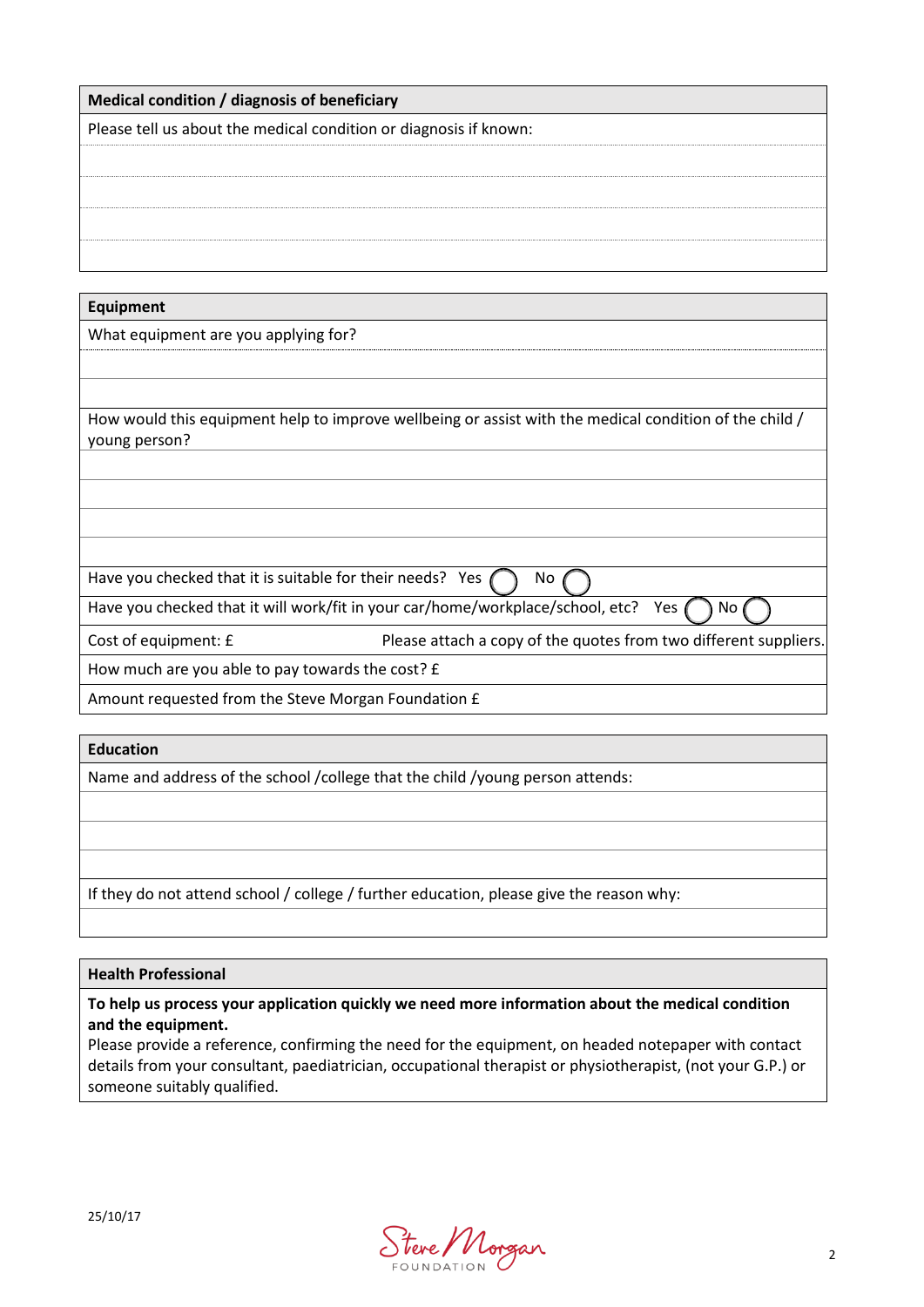| <b>Financial information</b>                                                                                            |  |                                       |  |
|-------------------------------------------------------------------------------------------------------------------------|--|---------------------------------------|--|
| To help us to quickly process your application we need the following financial information.                             |  |                                       |  |
| <b>Household income - Benefits</b>                                                                                      |  |                                       |  |
| Do you, your partner or the child/young person receive any of the following benefits?<br>Please tick those you receive. |  |                                       |  |
| We do not receive any benefits                                                                                          |  | <b>Child Tax Credits</b>              |  |
| Universal Credit                                                                                                        |  | <b>Employment Support Allowance</b>   |  |
| Income Based Jobseekers Allowance                                                                                       |  | <b>Working Tax Credit</b>             |  |
| <b>Housing Benefit</b>                                                                                                  |  | Incapacity Benefit                    |  |
| Income Support                                                                                                          |  | <b>Pension Credit</b>                 |  |
| Disability Living Allowance                                                                                             |  | <b>Mobility Component Higher Rate</b> |  |
| Care Component Higher Rate                                                                                              |  | <b>Mobility Component Lower Rate</b>  |  |
| Care Component Middle Rate                                                                                              |  | Personal Independence Payment (PIP)   |  |
| Care Component Lower Rate                                                                                               |  | Other                                 |  |

#### **Please send photocopies/scanned or electronic copies of up to date benefit statements to help us process this application quickly. Please do not send original documents.**

| <b>Financial information continued</b>     |  |                                              |   |
|--------------------------------------------|--|----------------------------------------------|---|
| <b>Total household monthly income</b><br>£ |  | Total household monthly expenditure          | £ |
| Wages/pensions/income (net)                |  | Rent/Mortgage                                |   |
| <b>Child Benefits</b>                      |  | <b>Council Tax</b>                           |   |
| Total benefits received                    |  | Water/Electricity/Gas                        |   |
| <b>Maintenance Payments</b>                |  | Insurances                                   |   |
| Any other income                           |  | Travel/Car expenses (petrol, tax, insurance) |   |
|                                            |  | Childcare                                    |   |
|                                            |  | Personal care                                |   |
|                                            |  | Household expenses (food, clothing etc.)     |   |
|                                            |  | Telephone, Internet, TV                      |   |
|                                            |  | Hire Purchase/Loans                          |   |
| <b>Total monthly income</b>                |  | <b>Total monthly expenditure</b>             |   |
| <b>Total Household Savings</b>             |  | Debts/arrears                                |   |

#### **N.B. Total household income will be taken into consideration for all applications.**

| Accommodation                                                                        |
|--------------------------------------------------------------------------------------|
| Is your family home owned outright [<br>shared ownership?<br>on a mortgage           |
| Is your accommodation rented from a private landlord<br>Housing Association/Council? |
| Is your accommodation permanent<br>or temporary? [                                   |

Stere Morgan